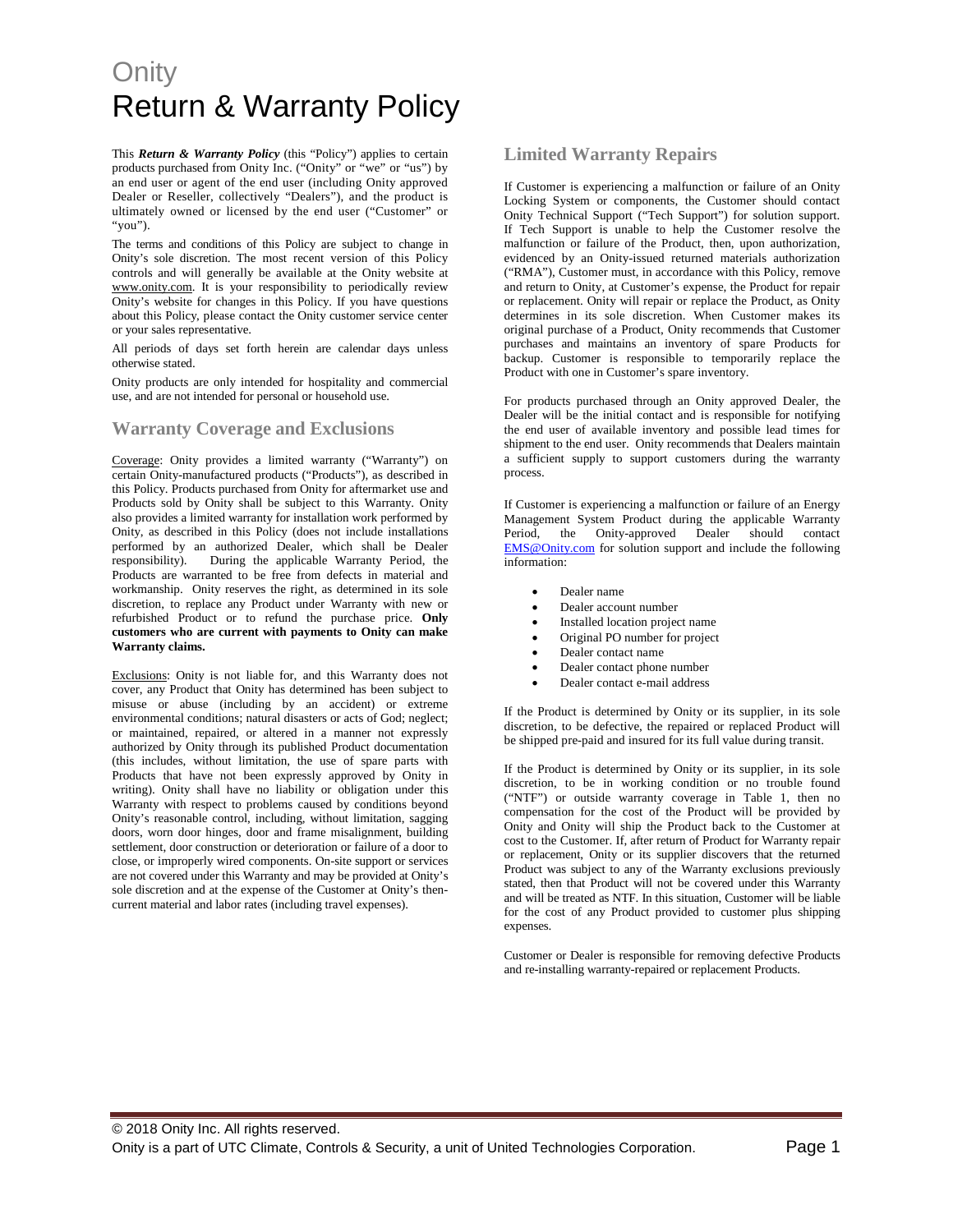### **Warranty Period**

Table 1 lists Warranty durations for the Products, sorted by category ("Warranty Period"). The Warranty Period starts as set forth in Table 1. For items that do not appear in Table 1, please contact Customer Service for the applicable policy. All third-party product warranties are passed from manufacturer and are subject to change at any time. Any Warranty Period for third-party product defined below is informational only. Please contact Onity's Customer Service for the current third-party warranty information. Products repaired or replaced under this Warranty shall continue to be covered under the Warranty for the Warranty Period of the original purchased Product. Products supplied for new construction projects follow the same Warranty Period as stated in Table 1 unless otherwise agreed to in writing by Onity and signed by an authorized Onity representative.

| <b>TABLE 1: Limited Warranty Product Periods</b> |                                                                                                                                                                                                               |                                                                                                                                                        |
|--------------------------------------------------|---------------------------------------------------------------------------------------------------------------------------------------------------------------------------------------------------------------|--------------------------------------------------------------------------------------------------------------------------------------------------------|
|                                                  | <b>Product</b>                                                                                                                                                                                                | <b>Warranty</b><br><b>Period</b>                                                                                                                       |
| Onity Locking<br>Systems                         | Guestroom Locksets<br><b>Front Desk Card Encoders</b><br>Portable Programmers and Exit<br>Device Components for Lockset<br>Note: Used/refurbished products<br>are warranted for 90 days from<br>shipment date | 2 vears from<br>date of<br>shipment                                                                                                                    |
| quipmen                                          | <b>Computer Systems</b><br><b>Safes</b>                                                                                                                                                                       | 1 year from<br>date of<br>shipment                                                                                                                     |
| mity Energ<br><b>Aanageme</b><br>Systems         | <b>Energy Management Systems</b><br>(Note: There are no<br>repairs/refurbish options for EMS,<br>only replacement.)                                                                                           | 1 year from<br>date of<br>shipment                                                                                                                     |
|                                                  | Installation performed by Onity-<br>certified installer under active<br>contract with Onity (Locking<br>Systems only)<br><b>Battery</b><br>Key Cards<br>Third Party Products – per<br>manufacturer Warranty   | 30 days<br>from date<br>installation<br>complete<br><b>None</b><br><b>None</b><br>Call<br><b>Customer</b><br><b>Service for</b><br><b>Current Info</b> |

## **Telephone Technical Support (Non-EMS)**

There is no cost to receive telephone technical support for Products currently under Warranty. Telephone technical support is provided at Customer's expense if Onity Product is not covered under Warranty.

If Customer has questions about, or experiences a problem with, any Product covered under this Warranty, Customer should contact Tech Support immediately. As a condition to assisting the Customer, Customer is required to have the following information ready to provide to Tech Support.

- Property name
- Customer or property owner name
- Property address where product is located
- Telephone number
- Contact name

Telephone support provided for a Product outside the scope of this Warranty will be charged to Customer and billed at the time of support/service at Onity's sole discretion.

Technical Support is available between 5:00 a.m. and 7:00 p.m. PST. Emergency support is also available (e.g. safety issue or complete outage) between the hours of 7:00 p.m. and 5:00 a.m. PST.

*Note*: Energy Management Systems (EMS) first line of support is for customer to contact EMS Dealer. EMS Dealer escalates to Onity via **EMS@Onity.com** and should include the following information:

- Subject Line: EMS Support Required
- Dealer name
- Dealer account number
- Installed location project name
- Original PO number for project
- Dealer contact name
- Dealer contact phone number
- Dealer contact e-mail address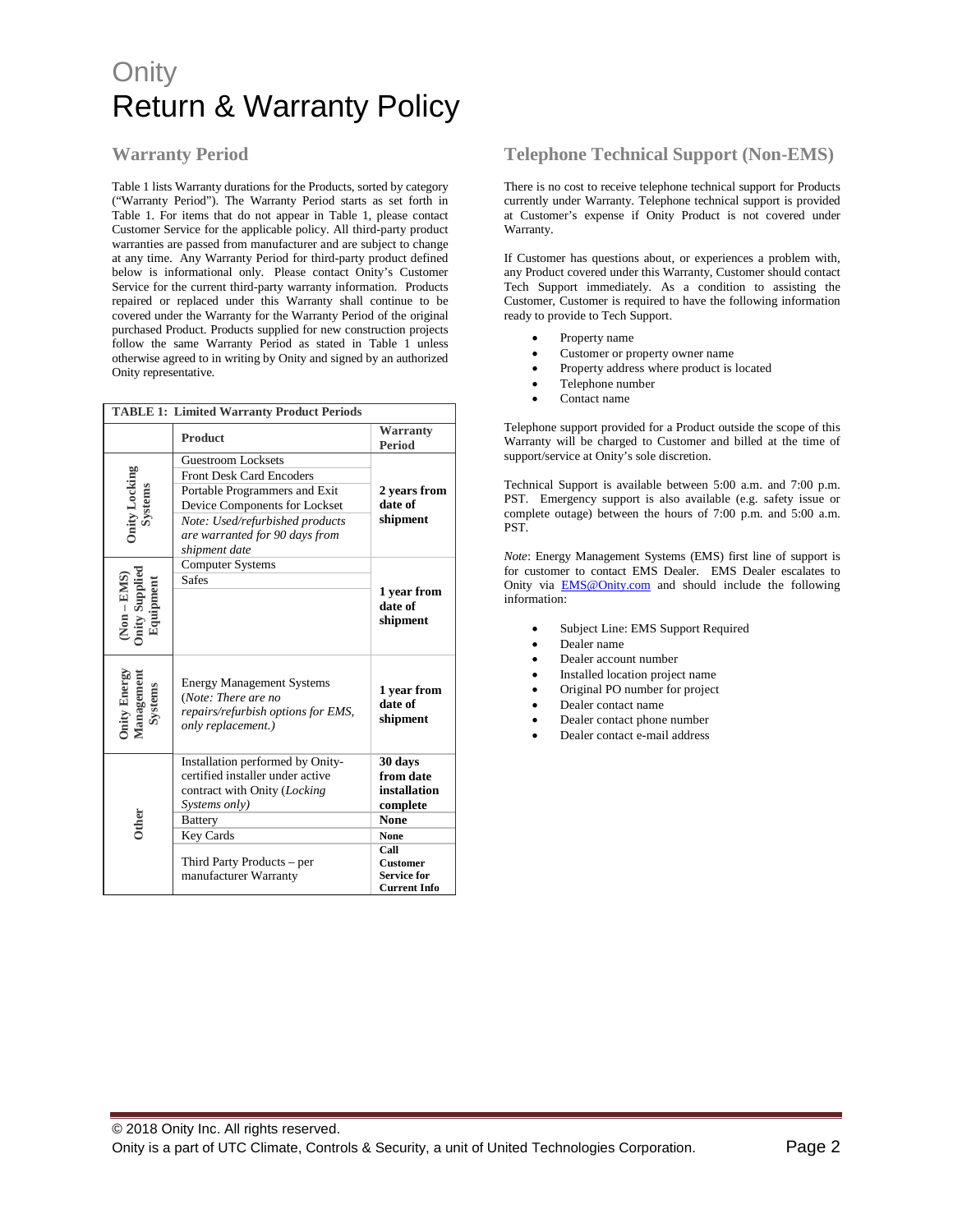### **Returning Onity Products**

If Onity or its supplier determines that the Product is defective or must be returned for further evaluation, Onity will issue a Tech Support Case Number, which is required before an RMA is issued. *Note: Customer works directly with Dealer on EMS product returns. In addition to an Onity RMA, EMS returns will have a Supplier RMA number and does not require a Tech Support Case Number. Upon notification to Onity an EMS RMA process will be initiated.* 

Before returning any Product to Onity, you must obtain an RMA. This applies to all Product returns, including warranty repair/replacements, non-warranty repairs, advance replacements, and original sealed Product returns. At Onity's sole discretion, we will not accept Product returned without a valid RMA number (plus supplier RMA number for EMS) marked clearly on the outside of each carton to be returned; and we accept no liability for Product returned otherwise, including Product for which an RMA was not issued. Multiple Products can be returned under a single RMA number. If you ship additional Product in the same packaging without obtaining an RMA for each additional Product, you will be charged for repairing and replacing that additional Product and will have to reimburse Onity for shipping the additional Product to you or pre-pay Onity to ship the additional Product to you, and pay the cost of insuring the additional Product.

Unless noted otherwise, material will ship via FedEx® or UPS®, depending on your delivery location, and should arrive within two to five (2-5) business days after the date of shipping. We insure Products for their current replacement value, unless you are responsible for the shipping costs, in which case you must also pay the cost of insuring the Products. If requested by Customer, Onity will ship via Customer's account provided that Customer timely provides all shipping account information to Onity; and Onity is not responsible for any cost or liability for shipping using Customer's account.

To obtain an RMA, you will need to have the Product and the following information ready:

- Property name
- Customer or property owner name
- Property address where product is located
- Telephone number
- Contact name
- Tech Support Case Number (if applicable)
- Extended warranty information (if applicable)

Customer Service will provide you with an RMA number and an RMA acknowledgment that confirms your request.

Once an RMA (and supplier RMA number for EMS product) is assigned, repackage the Product as described in the section entitled "Packaging Your Shipment" and attach the RMA/supplier RMA return location address and bar code section from the acknowledgement to the outside of the package.

All Products must be returned freight prepaid within thirty (30) days after obtaining an RMA. An RMA may be cancelled after thirty (30) days, in which case a new RMA must be obtained.

We will not accept unauthorized returns or freight collect/COD returns; we will return these to you at your expense.

The RMA number and the Product authorized for return must match Onity records as a condition to the return being authorized. Each returned shipment of Product must have an RMA number and must be packaged with its RMA shipping return label. All RMA and other requirements for return shall apply to Customer's returning of the Product to Onity. If Customer returns any Product not in compliance with all return requirements, Onity may, at Onity's sole discretion, reject receipt of delivery of the returned Product, or charge Customer for repair or replacement, and the cost of shipping and insuring the Product while in transit.

Onity, in its sole discretion, will evaluate Product returned to determine Warranty coverage and will resolve any questions that may arise during evaluation to make a final determination.

#### **Returning New, Unused Onity Products**

New, unused, factory-sealed Product ordered and returned to Onity within the first thirty (30) days after receipt will be subject to a twenty percent (20%) restocking fee. Product returned after this period, special order or custom items, and new/unused EMS Product cannot be returned and are not eligible for credit. Customer shall be liable for the purchase price which shall be immediately due and payable. In accordance with this Policy, Customer must have an RMA to return Product and is responsible for the packaging and shipping of the returned Product and assumes all risk of loss or damage to the equipment or material in transit.

### **Repairs/ Non-Warranty Repairs**

Customer will be charged for all repairs, replacements and shipping costs for Products that are not covered under this Warranty, based on Onity's then-current prices.

Eligible products receiving non-warranty repairs are granted a limited Warranty on actual repair materials and workmanship only of ninety (90) days from the date of shipment from Onity to the customer following the non-warranty repair.

### **Packaging Your Shipment**

Customer is responsible for protecting the value of returned Products by packaging and shipping them correctly. The risk of loss for Products being returned to Onity remains with Customer until received and accepted by Onity at the Onity location designated in the RMA. Customer is responsible for compliance with all laws and regulations related to shipping any Product to Onity including, without limitation, laws and regulations related to the shipment of regulated or hazardous materials to the extent applicable. Customer agrees to indemnify Onity from all losses and liabilities to Onity arising out of Customer's failure to comply with applicable laws and regulations related to shipping. Onity reserves the right to deny warranty coverage for any damage caused by failing to meet the following packaging requirements:

All electronic components must be taped and/or contained in original electrostatic protective packaging or an equivalent substitute.

#### © 2018 Onity Inc. All rights reserved.